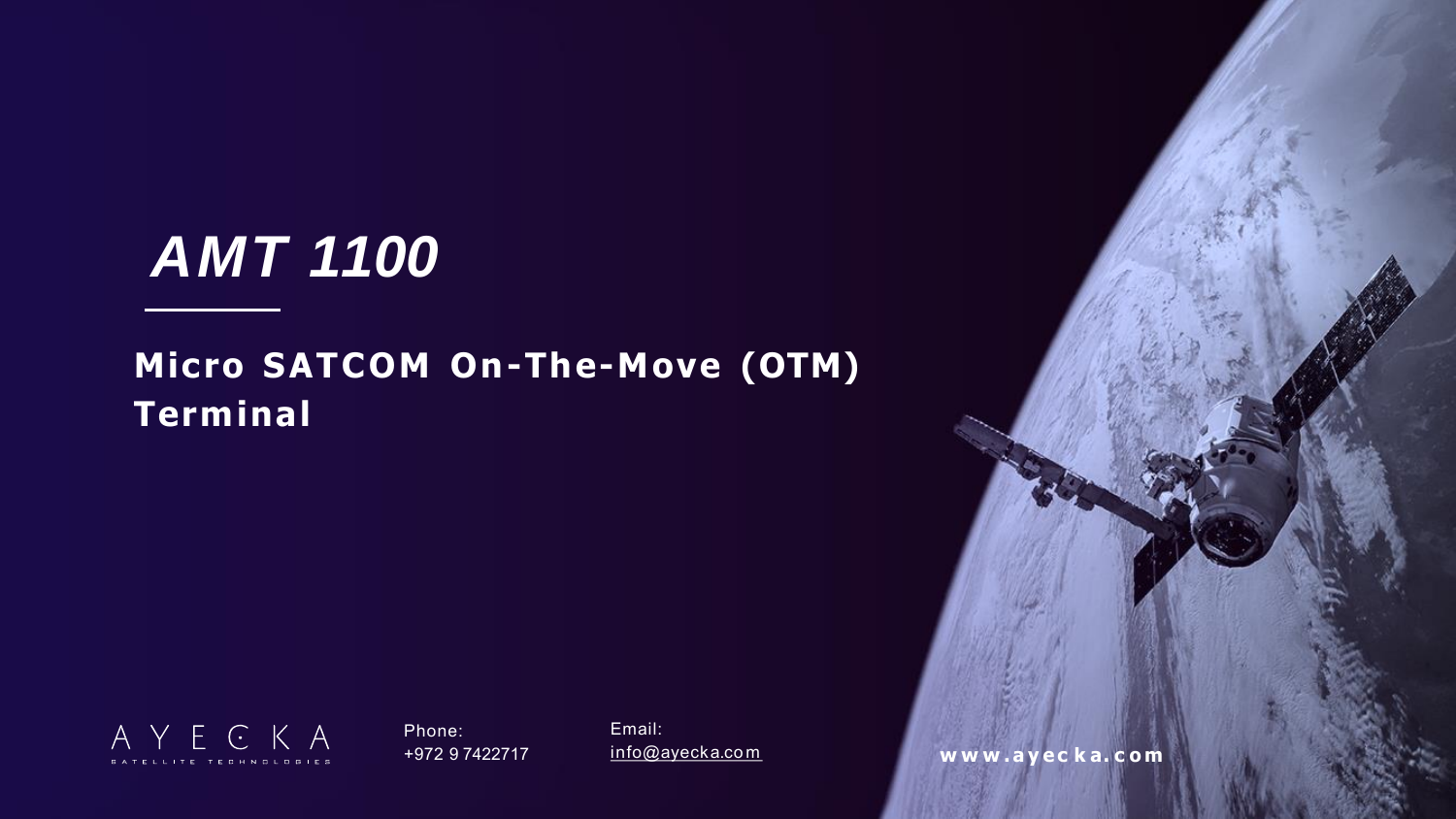### **Product Applications**

- **SATCOM – On The Move**
- **HLS Personal communication**
- **Airborne communication**
- **Maritime communication**
- **Connected Cars, Automotive IoT**
- **Assets tracking**
- **IoT, Agro IoT**
- **Gas &Oil**





The AMT 1100 is a Next generation On-the-Move (OTM) Micro SATCOM Terminal (MST) powered by AYECKA's RFModem® technology.

The terminal includes DVB-S2/S2X with ULSNR extension modem and a Phase Array antenna with fully automated pointing .

Provides bi-directional voice and data communication in Ku .

## **Meet the AMT1100**

#### **Overview**

- Next generation On-the-Move(OTM) Micro SATCOM Terminal (MST). AMT
- 1100 Powered by AYECKA's *RFModem®* technology.
- Provides bi-directional voice and data communication utilizing Ku frequency.
- Complies with the latest SATCOMStandards.
- Comprises advanced Ku band phased array antennas.
- Operates in harsh conditions, and wide temperature range.
- . Advanced spread spectrum technology.
- . Integrated high performance Inertial Navigation System (INS) fully automated pointing.
- Friendly interface and ease ofuse.
- Standard Ethernet interface to Networks orcomputers.
- . Compatible to Battery operation 8-18VDC voltage range.
- . Simple & flexible mechanical mounting. Very
- small and lightweight.